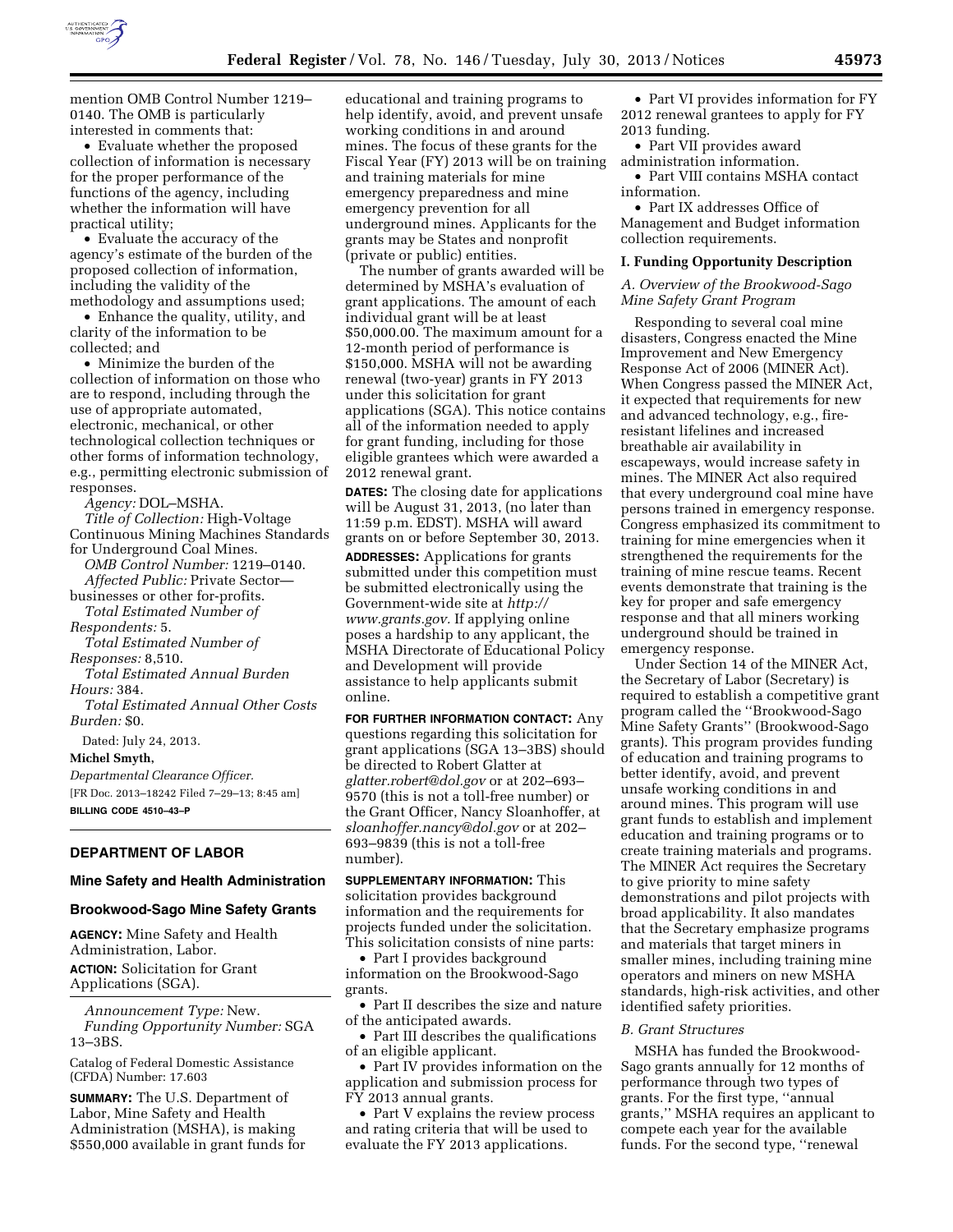grants,'' MSHA awards a grant eligible for two separate years of funding with two separate 12-month performance periods. Under this SGA, MSHA will only fund the second-year of eligible FY 2012 renewal grantees and will not accept applications for new renewal grants for FY 2013.

# *C. Educational and Training Program Priorities*

MSHA priorities for the FY 2013 funding of the annual Brookwood-Sago grants will focus on training or training materials for mine emergency preparedness and mine emergency prevention for all underground mines. MSHA expects Brookwood-Sago annual grantees to develop training materials or to develop and provide mine safety training or educational programs, recruit mine operators and miners for the training, and conduct and evaluate the training.

MSHA expects Brookwood-Sago grantees to conduct follow-up evaluations with the people who received training in their programs to measure how the training promotes the Secretary's goal of ensuring a safe and healthy workplace. The evaluation will focus on determining how effective their training was in either reducing hazards, improving skills for the selected training topics, or in improving the conditions in mines. Grantees must also cooperate fully with MSHA evaluators of their programs.

### **II. Award Information**

### *A. Award Amount for FY 2013*

MSHA is providing \$550,000 to award new FY 2013 annual grants and to fund the second year of eligible FY 2012 renewal grants. The number of grants awarded will be determined by MSHA's evaluation of grant applications. The amount of each individual grant will be no less than \$50,000.00 for a 12-month performance period; and the maximum award for a 12-month performance period is \$150,000. Applicants requesting less than \$50,000 or more than \$150,000 for a 12-month performance period will not be considered for funding.

### *B. Extension of Period of Performance*

For annual awards, MSHA may approve a request for a one time no-cost extension to grantees for an additional period of up to 12 months from the expiration date of the annual award based on the success of the project and other relevant factors. See 29 CFR 95.25(e)(2). At the end of the second year of funding for a FY 2012 renewal grant, MSHA may approve a request for

a no-cost extension for an additional period of performance of up to 12 months based on the success of the project and other relevant factors.

# **III. Eligibility Information**

#### *A. Eligible Applicants*

Applicants for the grants may be States and nonprofit (private or public) entities. Eligible entities may apply for funding independently or in partnership with other eligible organizations. For partnerships, a lead organization must be identified.

Applicants other than States and State-supported or local governmentsupported institutions of higher education will be required to submit evidence of nonprofit status, preferably from the Internal Revenue Service (IRS). A nonprofit entity as described in 26 U.S.C. 501(c)(4), which engages in lobbying activities, is not eligible for a grant award. See 2 U.S.C. 1611.

#### *B. Cost-Sharing or Matching*

Cost-sharing or matching of funds is not required for eligibility.

#### *C. Other Eligibility Requirements*

1. Data Universal Number System (DUNS)

Under 2 CFR 25.200(b)(3), every applicant for a Federal grant funding opportunity is required to include a DUNS with its application. The DUNS number is a nine-digit identification number that uniquely identifies business entities. An applicant's DUNS number is to be entered into Block 8 of Standard Form (SF) 424. There is no charge for obtaining a DUNS number. To obtain a DUNS number, call 1–866– 705–5711 or access the following Web site: *[http://fedgov.dnb.com/webform/](http://fedgov.dnb.com/webform/displayHomePage.do) [displayHomePage.do.](http://fedgov.dnb.com/webform/displayHomePage.do)* 

After receiving a DUNS number, all grant applicants must also register as a vendor with the System for Award Management (SAM) through the Web site at *[https://www.sam.gov/.](https://www.sam.gov/)* Grant applicants must create a user account and then complete and submit the online registration. Once you have completed the registration, it will take 48 to 72 hours to process. The applicant will receive an email notice that the registration is active. If you had an active record in the Central Contractor Registration (CCR), you have an active record in SAM. You do not need to do anything in SAM at this time, unless a change in your business circumstances requires a change in SAM in order for you to be paid or to receive an award. SAM will send notifications to the registered user via email 60, 30, and 15 days prior to expiration of the record. In

addition, under 2 CFR 25.200(b)(2), each grant applicant must maintain ''an active registration with current information at all times.'' The Grants.gov Web site, through which applicants must apply for MSHA grants, advises that it will reject all applications that have an expired SAM registration.

2. Legal Rules Pertaining to Inherently Religious Activities by Organizations That Receive Federal Financial Assistance

The Government generally is prohibited from providing direct Federal financial assistance for inherently religious activities. See 29 CFR Part 2, Subpart D. Grants under this solicitation may not be used for religious instruction, worship, prayer, proselytizing, or other inherently religious activities. Neutral, nonreligious criteria that neither favor nor disfavor religion will be employed in the selection of grant recipients and must be employed by grantees in the selection of contractors and subcontractors.

### 3. Non-compliant Applications

Applications for new FY 2013 annual grants that are lacking any of the required elements or do not follow the format prescribed in IV.B will not be reviewed.

### 4. Late Applications

Applications received after the deadline will not be reviewed unless it is determined to be in the best interest of the Government.

## **IV. Application and Submission Information for New FY 2013 Annual Grants**

#### *A. Application Forms*

This announcement includes all information and links needed to apply for this funding opportunity. (The information regarding the second-year funding of the FY 2012 renewal grants is located in Part VI.) The full application is available through the Grants.gov Web site *[http://](http://www.grants.gov/)  [www.grants.gov/](http://www.grants.gov/)* under ''Apply for Grants''. The Catalog of Federal Domestic Assistance (CFDA) number needed to locate the appropriate application for this opportunity is 17.603. If an applicant has problems downloading the application package from Grants.gov, contact Grants.gov Contact Center at 1–800–518–4726 or by email at *[support@grants.gov.](mailto:support@grants.gov)* 

The full application package is also available on-line at *[www.msha.gov:](http://www.msha.gov)*  Select ''Education & Training Resources,'' click on ''Courses,'' select ''Brookwood-Sago Mine Safety Grants,''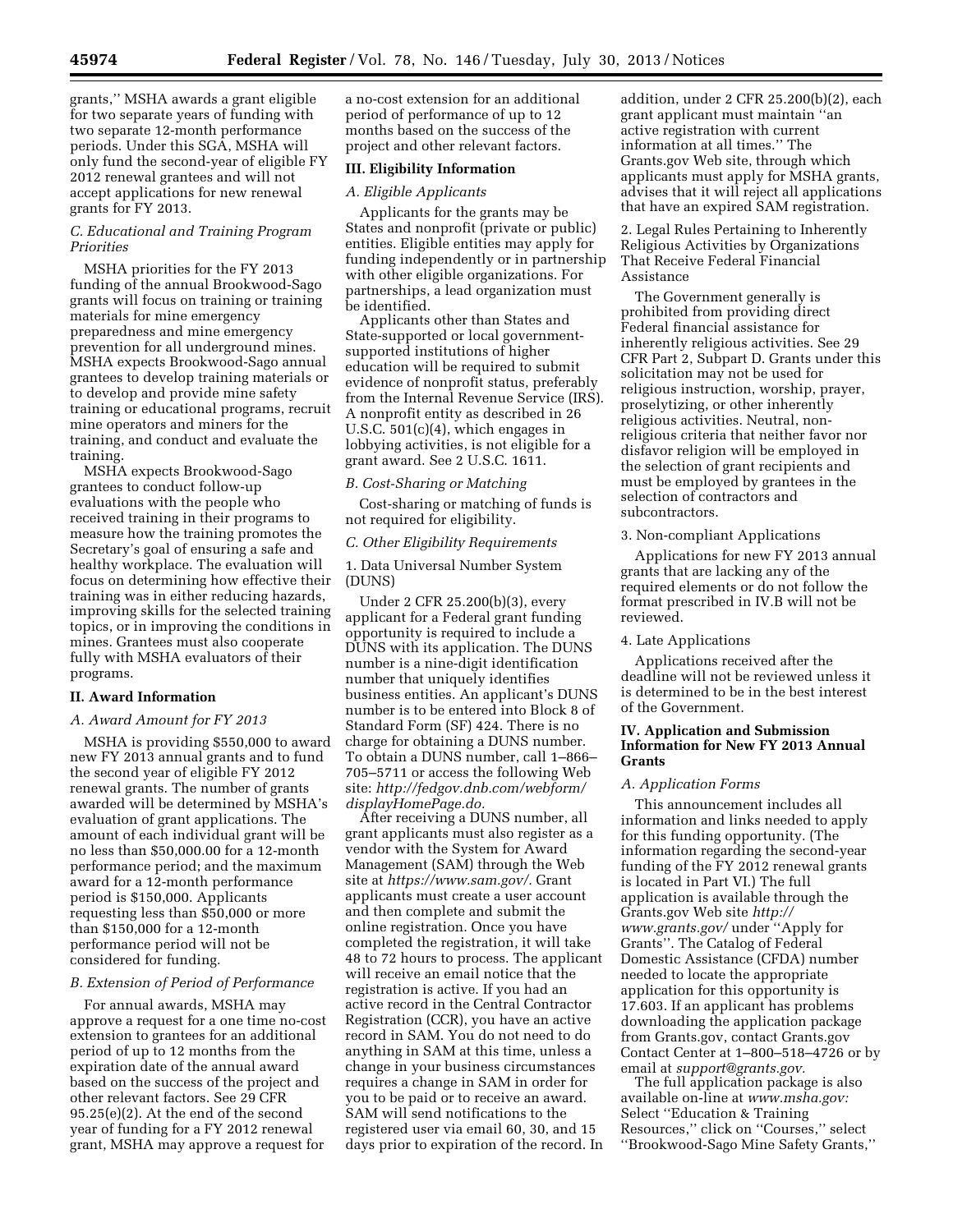then select ''SGA 13–3BS.'' This Web site also includes all forms and all regulations that are referenced in this SGA. Applicants, however, must apply for this funding opportunity through the Grants.gov Web site.

## *B. Content and Form of the FY 2013 Application*

Each grant application must address mine emergency preparedness or mine emergency prevention for underground mines. The application must consist of three separate and distinct sections. The three required sections are:

• Section 1—Project Forms and Financial Plan (No page limit).

• Section 2—Executive Summary (Not to exceed two pages).

• Section 3—Technical Proposal (Not to exceed 12 pages). Illustrative material can be submitted as an attachment.

The following are mandatory requirements for each section.

### 1. Project Forms and Financial Plan

This section contains the forms and budget section of the application. The Project Financial Plan will not count against the application page limits. A person with authority to bind the applicant must sign the grant application and forms. Applications submitted electronically through Grants.gov do not need to be signed manually; electronic signatures will be accepted.

(a) Completed SF–424, ''Application for Federal Assistance.'' This form is part of the application package on Grants.gov and is also available at *[www.msha.gov.](http://www.msha.gov)* The SF–424 must identify the applicant clearly and be signed by an individual with authority to enter into a grant agreement. Upon confirmation of an award, the individual signing the SF–424 on behalf of the applicant shall be considered the representative of the applicant.

(b) Completed SF–424A, ''Budget Information for Non-Construction Programs.'' The project budget should demonstrate clearly that the total amount and distribution of funds is sufficient to cover the cost of all major project activities identified by the applicant in its proposal, and must comply with the Federal cost principles and the administrative requirements set forth in this SGA. (Copies of all regulations that are referenced in this SGA are available on-line at *[http://](http://www.msha.gov) [www.msha.gov.](http://www.msha.gov)* Select ''Education & Training Resources,'' click on ''Courses,'' then select ''Brookwood-Sago Mine Safety Grants.'')

(c) Budget Narrative. The applicant must provide a concise narrative explaining the request for funds. The

budget narrative should separately attribute the Federal funds to each of the activities specified in the technical proposal and it should discuss precisely how any administrative costs support the project goals. Administrative costs may not exceed 15% of the total grant budget. Indirect cost charges must be supported with a copy of an approved Indirect Cost Rate Agreement.

If applicable, the applicant must provide a statement about its program income.

The amount of Federal funding requested for the entire period of performance must be shown on the SF– 424 and SF–424A forms.

(d) Completed SF–424B, ''Assurances for Non-Construction Programs.'' Each applicant for these grants must certify compliance with a list of assurances. This form is part of the application package on *<http://www.grants.gov>* and also is available at *[http://](http://www.msha.gov) [www.msha.gov.](http://www.msha.gov)* 

(e) Supplemental Certification Regarding Lobbying Activities Form. If any funds have been paid or will be paid to any person for influencing or attempting to influence an officer or employee of any agency, a member of Congress, an officer or employee of Congress, or an employee of a member of Congress in connection with the making of a grant or cooperative agreement, the applicant shall complete and submit SF–LLL, ''Disclosure Form to Report Lobbying,'' in accordance with its instructions. This form is part of the application package on *[http://](http://www.grants.gov) [www.grants.gov](http://www.grants.gov)* and is also available at *[http://www.msha.gov.](http://www.msha.gov)* Select ''Education & Training Resources,'' click on ''Courses,'' then select ''Brookwood-Sago Mine Safety Grants.''

(f) Non-profit status. Applicants must provide evidence of non-profit status, preferably from the IRS, if applicable.

(g) Accounting System Certification. An organization that receives less than \$1 million annually in Federal grants must attach a certification stating that the organization (directly or through a designated qualified entity) has a functioning accounting system that meets the criteria below. The certification should attest that the organization's accounting system provides for the following:

(1) Accurate, current and complete disclosure of the financial results of each Federally sponsored project.

(2) Records that identify adequately the source and application of funds for Federally sponsored activities.

(3) Effective control over and accountability for all funds, property, and other assets.

(4) Comparison of outlays with budget amounts.

(5) Written procedures to minimize the time elapsing between transfers of funds.

(6) Written procedures for determining the reasonableness, allocability, and allowability of cost.

(7) Accounting records, including cost accounting records that are supported by source documentation.

(h) Attachments. The application may include attachments such as resumes of key personnel or position descriptions, exhibits, information on prior government grants, and signed letters of commitment to the project.

#### 2. Executive Summary

The executive summary is a short one-to-two page abstract that succinctly summarizes the proposed project. MSHA will publish, as submitted, all grantees' executive summaries on the DOL Web site. The executive summary must include the following information:

(a) Applicant. Provide the organization's full legal name and address.

(b) Funding requested. List how much Federal funding is being requested.

(c) Grant Topic. List the grant topic and the location and number of mine operators and miners that the organization has selected to train or describe the training materials or equipment to be created with these funds.

(d) Program Structure. Identify the type of grant as annual.

(e) Summary of the Proposed Project. Write a brief summary of the proposed project. This summary must identify the key points of the proposal, including an introduction describing the project activities and the expected results.

#### 3. Technical Proposal

The technical proposal must demonstrate the applicant's capabilities to plan and implement a project or create educational materials or equipment to meet the objectives of this solicitation. MSHA's focus for these grants is on training mine operators and miners and developing training materials for mine emergency preparedness or mine emergency prevention for underground mines. An Agency strategic goal is to ensure workplaces are safe and healthy for workers through strengthening and modernizing training and education and improving mine emergency response preparedness through training. MSHA has two program outcome goals, described below, that will be considered indicators of the success of the program as a whole. The following table explains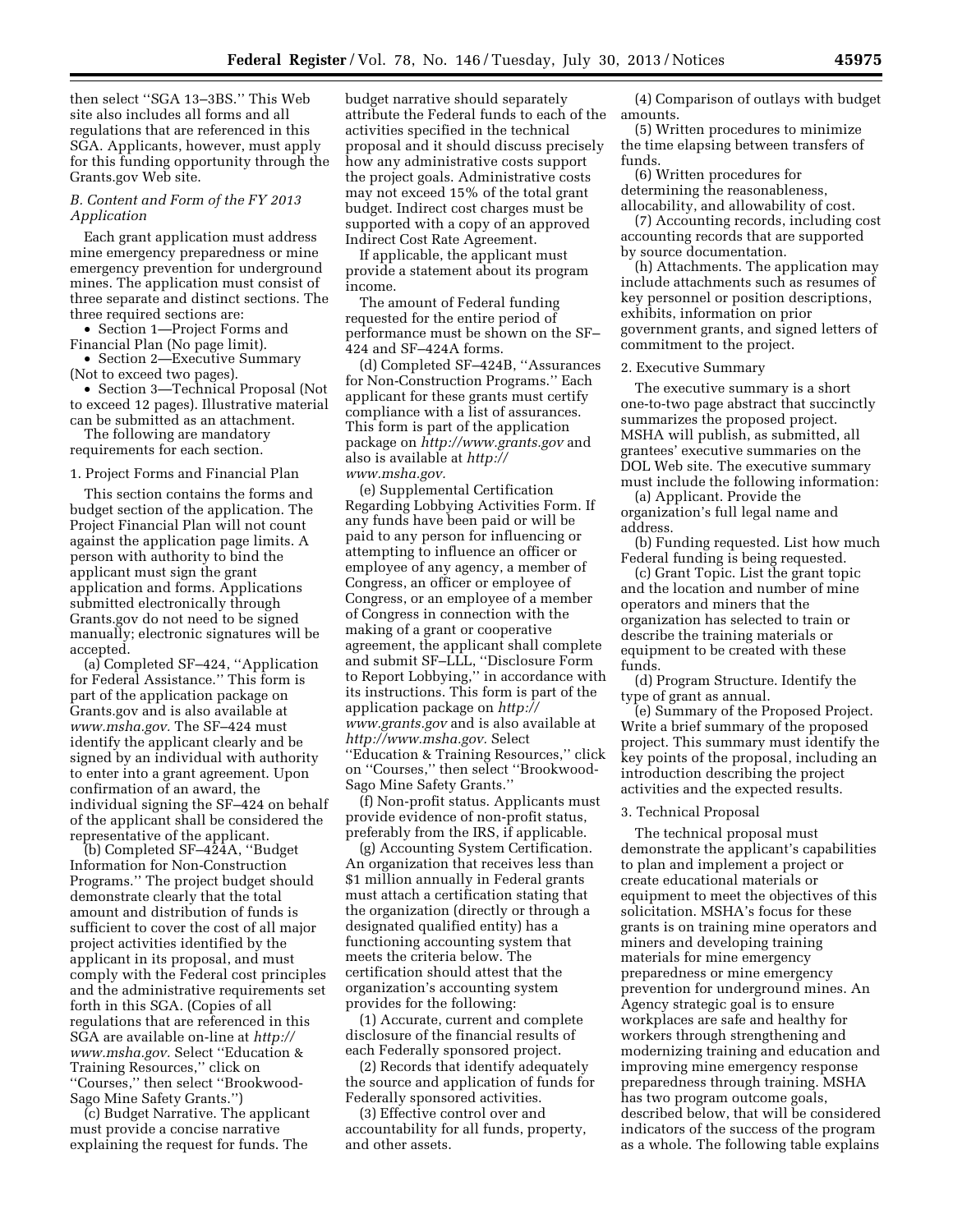the types of data grantees must provide and their relationship with the Agency's program goals and performance

measures for the Brookwood-Sago grants.

| MSHA's Program goals                                                                                           | MSHA's Performance measures                                                                                                                                                                                                                            | DATA Grantees provide each reporting period                                                                                                                                                                                                                                                                                                                                                                                                                            |
|----------------------------------------------------------------------------------------------------------------|--------------------------------------------------------------------------------------------------------------------------------------------------------------------------------------------------------------------------------------------------------|------------------------------------------------------------------------------------------------------------------------------------------------------------------------------------------------------------------------------------------------------------------------------------------------------------------------------------------------------------------------------------------------------------------------------------------------------------------------|
| 1. Agency creates more effective training<br>to ensure workplaces are safe.                                    | Increase overall number of trainers<br>trained.<br>Increase the number of mine operators<br>and miners trained.<br>Provide quality training with clearly<br>stated goals and objectives for im-<br>proving safety.                                     | Number of training events.<br>Number of trainers trained.<br>Number of mine operators and miners trained.<br>Number of course days of training provided to industry.<br>Pre- and post-assessment results of trainees.<br>Course evaluations of trainer and training materials.<br>A description of the extent to which others replicate (i.e.,<br>adopt or adapt) or institutionalize and continue the train-<br>ing or educational programs after grant funding ends. |
| 2. Agency creates training materials to<br>provide more effective training to en-<br>sure workplaces are safe. | Increase the number of quality edu-<br>cational materials developed.<br>Provide quality training materials with<br>clearly stated goals and objectives<br>for improving safety.<br>Develop training materials that are re-<br>producible or adaptable. | Pre- and post-assessment results of the training materials.<br>Evaluation of training materials to include the target audi-<br>ence, statement of goals and objectives, learning level,<br>instructions for using additional materials, secondary pur-<br>poses, adult learning principles, and usability in the mine<br>training environment.<br>A description of the extent to which others will replicate<br>(i.e., adopt or adapt) the funded training materials.  |

The technical proposal narrative is not to exceed 12 single-sided, doublespaced pages, using 12-point font, and must contain the following sections: Program Design, Overall Qualifications of the Applicant, and Output and Evaluation. Any pages over the 12-page limit will not be reviewed. Attachments to the technical proposal are not counted toward the 12-page limit. Major sections and sub-sections of the proposal should be divided and clearly identified. And as required in Section VII subpart I ''Transparency,'' a grantee's final technical proposal will be posted as is on MSHA's Web site unless MSHA receives a version redacting any proprietary, confidential business, or personally identifiable information by October 21, 2013.

MSHA will review and rate the technical proposal in accordance with the selection criteria specified in Part V.

(a) Program Design

(1) Statement of the Problem/Need for Funds. Applicants must identify a clear and specific need for proposed activities. They must identify whether they are providing a training program or creating training materials or both. Applicants also must identify the number of individuals expected to benefit from their training and education program; this should include identifying the type of underground mines, the geographic locations, and the number of mine operators and miners. Applicants must also identify other Federal funds they receive for similar activities.

(2) Quality of the Project Design. MSHA requires that each applicant include a 12-month workplan that correlates with the grant project period that will begin September 30, 2013, and end September 29, 2014.

(i) Plan Overview. Describe the plan for grant activities and the anticipated results. The plan should describe such things as the development of training materials, the training content, recruiting of trainees, where or how training will take place, and the anticipated benefits to mine operators and miners receiving the training.

(ii) Activities. Break the plan down into activities or tasks. For each activity, explain what will be done, who will do it, when it will be done, and the anticipated results of the activity. For training, discuss the subjects to be taught, the length of the training sessions, type of training (e.g., Mine Emergency Response Development exercise), and training locations (e.g., classroom, worksites). Describe how the applicant will recruit mine operators and miners for the training. (Note: Any commercially developed training materials the applicant proposes to use in its training must undergo an MSHA review before being used.)

(iii) Quarterly Projections. For training and other quantifiable activities, estimate the quantities involved using the table located in Part IV.B.3 for data required to meet the grant goals. For example, estimate how many classes will be conducted and how many mine operators and miners will be trained each quarter of the grant (grant quarters match calendar quarters, i.e., January to March, April to June; but the first quarter is the date of award to December 31, 2013). Also, provide the training number totals for the full year. Quarterly projections are used to measure the actual performance against the plan. Applicants planning to

conduct a train-the-trainer program should estimate the number of individuals to be trained during the grant period by those who received the train-the-trainer training. These secondtier training numbers should be included only if the organization is planning to follow up with the trainers to obtain this data during the grant period.

(iv) Materials. Describe each educational material, including any piece of equipment (e.g., mine simulator) to be produced under the grant. Provide a timetable for developing and producing the material. The timetable must include provisions for an MSHA review of draft and camera-ready products or evaluation of equipment. MSHA must review and approve training materials or equipment for technical accuracy and suitability of content before use in the grant program. Whether or not an applicant's project is to develop training materials only, the applicant should provide an overall plan that includes time for MSHA to review any materials produced.

### (b) Qualifications of the Applicant

(1) Applicant's Background. Describe the applicant, including its mission, and a description of its membership, if any. Provide an organizational chart (the chart may be included as a separate page which will not count toward the page limit). Identify the following:

(i) Project Director. The Project Director is the person who will be responsible for the day-to-day operation and administration of the program. Provide the name, title, street address and mailing address (if it is different from the organization's street address),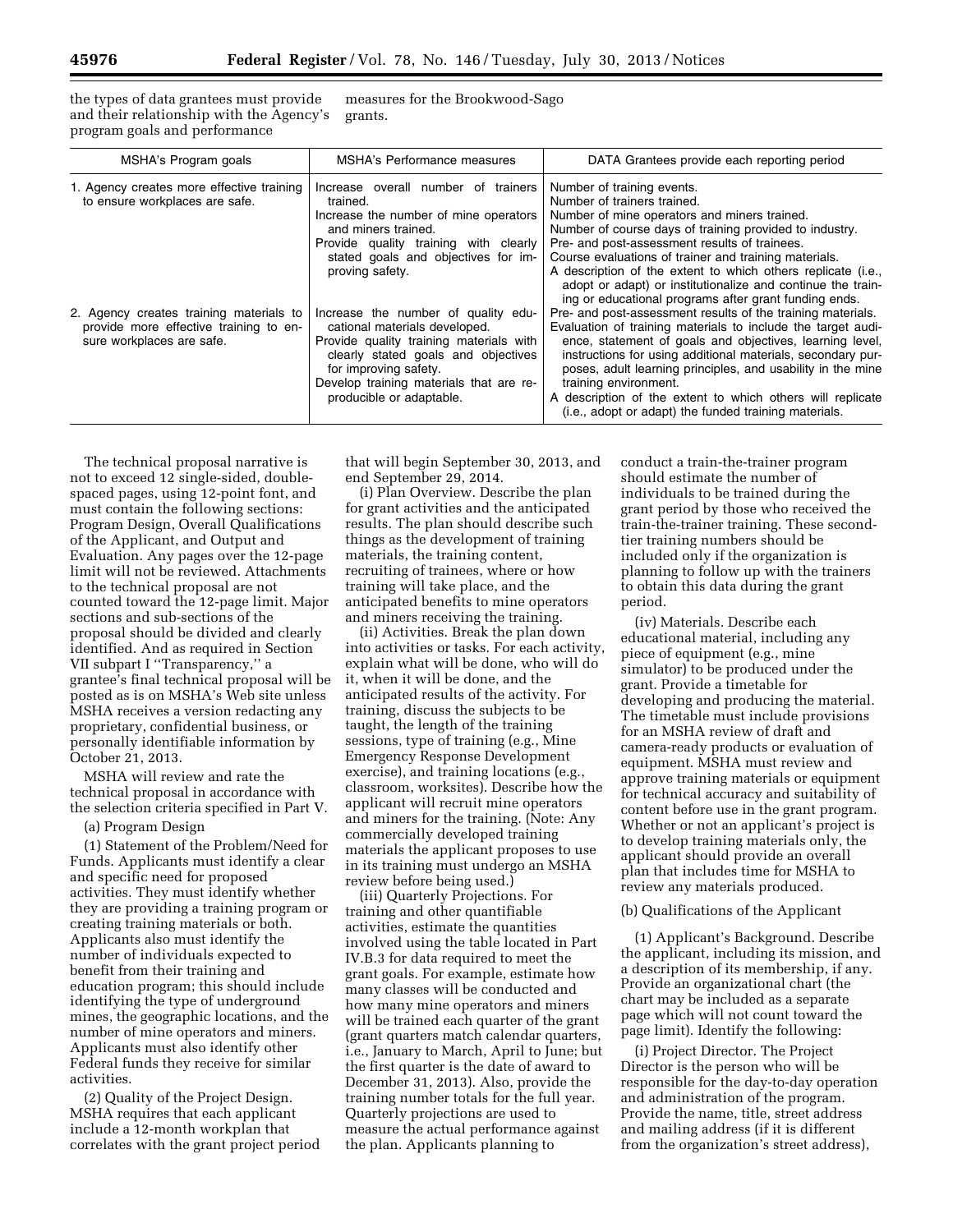telephone and fax numbers, and email address of the Project Director.

(ii) Certifying Representative. The Certifying Representative is the official in the organization who is authorized to enter into grant agreements. Provide the name, title, street address and mailing address (if it is different from the organization's street address), telephone and fax numbers, and email address of the Certifying Representative.

(2) Administrative and Program Capability. Briefly describe the organization's functions and activities, i.e., the applicant's management and internal controls. Relate this description of functions to the organizational chart. If the applicant has received any other government (Federal, State or local) grant funding, the application must have, as an attachment (which will not count towards the page limit), information regarding these previous grants. This information must include each organization for which the work was done and the dollar value of each grant. If the applicant does not have previous grant experience, it may partner with an organization that has grant experience to manage the grant. If the organization uses this approach, the management organization must be identified and its grant program experience discussed. Lack of past experience with Federal grants is not a determining factor, but an applicant should show a successful experience relevant to the opportunity offered in the application. Such experience could include staff members' experiences with other organizations.

(3) Program Experience. Describe the organization's experience conducting the proposed mine training program or other relevant experience. Include program specifics such as program title, numbers trained, and duration of training. If creating training materials, include the title of other materials developed. Nonprofit organizations, including community-based and faithbased organizations that do not have prior experience in mine safety may partner with an established mine safety organization to acquire safety expertise.

(4) Staff Experience. Describe the qualifications of the professional staff you will assign to the program. Attach resumes of staff already employed (resumes will not count towards the page limit). If some positions are vacant, include position descriptions and minimum hiring qualifications instead of resumes. Staff should have, at a minimum, mine safety experience, training experience, or experience working with the mining community.

(c) Outputs and Evaluations. There are two types of evaluations that must

be conducted. First, describe the methods, approaches, or plans to evaluate the training sessions or training materials to meet the data requirements listed in the table above. Second, describe plans to assess the long-term effectiveness of the training materials or training conducted. The type of training given will determine whether the evaluation should include a processrelated outcome or a result-related outcome or both. This will involve following up with an evaluation, or onsite review, if feasible, of miners trained. The evaluation should focus on what changes the trained miners made to abate hazards and improve workplace conditions, or to incorporate the training in the workplace, or both.

For training materials, include an evaluation from individuals trained on the clarity of the presentation, organization, and the quality of the information provided on the subject matter and whether they would continue to use the training materials. Include timetables for follow-up and for submitting a summary of the assessment results to MSHA.

### *C. Submission Date, Times, and Addresses*

The closing date for receipt of applications under this announcement is August 31, 2013 (no later than 11:59 p.m. EDST). Grant applications must be submitted electronically through the Grants.gov Web site. The Grants.gov site provides all the information about submitting an application electronically through the site as well as the hours of operation. Interested parties can locate the downloadable application package by the CFDA number 17.603.

Applications received by Grants.gov are electronically date and time stamped. An application must be fully uploaded and submitted (and must be date and time stamped by the Grants.gov system) before the application deadline date. Once an interested party has submitted an application, Grants.gov will notify the interested party with an automatic notification of receipt that contains a Grants.gov tracking number. MSHA then will retrieve the application from Grants.gov and send a second notification to the interested party by email.

# *D. Intergovernmental Review*

The Brookwood-Sago grants are not subject to Executive Order 12372, ''Intergovernmental Review of Federal Programs.'' MSHA, however, reminds applicants that if they are not operating MSHA-approved State training grants, they should contact the State grantees

and coordinate any training or educational program. Information about each state grant and the entity operating the state grant is provided online at: *[http://www.msha.gov/TRAINING/](http://www.msha.gov/TRAINING/STATES/STATES.asp) [STATES/STATES.asp.](http://www.msha.gov/TRAINING/STATES/STATES.asp)* 

#### *E. Funding Restrictions*

MSHA will determine whether costs are allowable under the applicable Federal cost principles and other conditions contained in the grant award.

#### 1. Allowable Costs

Grant funds may be spent on conducting training, conducting outreach and recruiting activities to increase the number of mine operators and miners participating in the program, developing educational materials, and on necessary expenses to support these activities. Allowable costs are determined by the applicable Federal cost principles identified in Part VII.B.

Program income earned during the award period shall be retained by the recipient, added to funds committed to the award, and used for the purposes and under the conditions applicable to the use of the grant funds.

# 2. Unallowable Costs

Grant funds may not be used for the following activities under this grant program:

- (a) Any activity inconsistent with the goals and objectives of this SGA;
- (b) Training on topics that are not targeted under this SGA;

(c) Purchasing any equipment unless pre-approved and in writing by the MSHA grant officer;

(d) Administrative costs that exceed 15% of the total grant budget; and

(e) Any pre-award costs.

Unallowable costs also include any cost determined by MSHA as not allowed according to the applicable cost principles or other conditions in the grant.

# **V. Application Review Information for New FY 2013 Grants**

## *A. Evaluation Criteria.*

MSHA will screen all applications to determine whether all required proposal elements are present and clearly identifiable. Those that do not comply with mandatory requirements will not be evaluated. The technical panels will review grant applications using the following criteria:

1. Program Design—40 Points Total (a) Statement of the Problem/Need for Funds. (3 points)

The proposed training and education program or training materials must address either mine emergency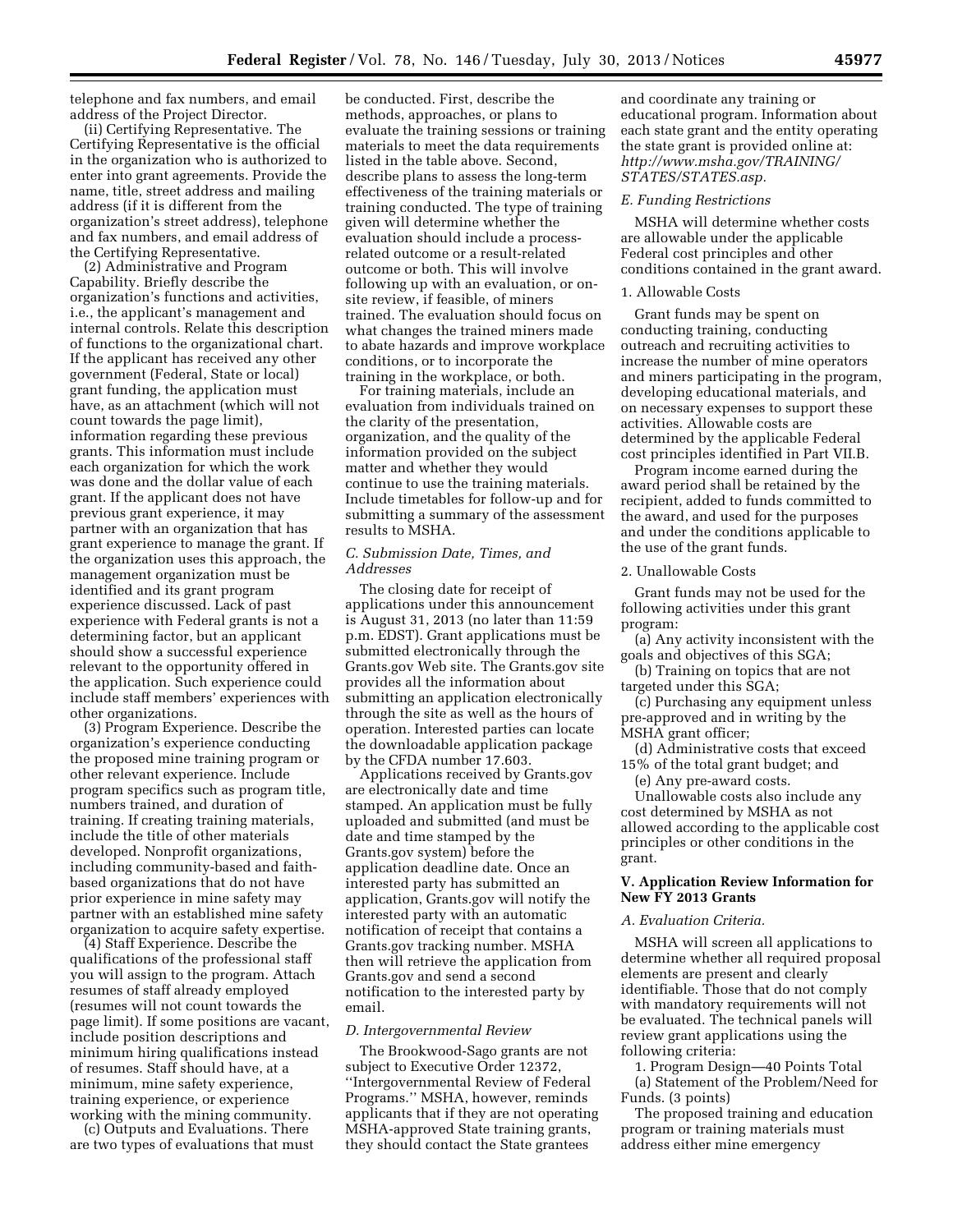preparedness or mine emergency prevention.

(b) Quality of the Project Design. (25 points)

(1) The proposal to train mine operators and miners clearly estimates the number to be trained and clearly identifies the types of mine operators and miners to be trained.

(2) If the proposal contains a train-thetrainer program, the following information must be provided:

• What ongoing support the grantee will provide to new trainers;

• The number of individuals to be trained as trainers;

• The estimated number of courses to be conducted by the new trainers;

• The estimated number of students to be trained by these new trainers and a description of how the grantee will obtain data from the new trainers documenting their classes and student numbers if conducted during the grant period.

(3) The work plan activities and training are described.

• The planned activities and training are tailored to the needs and levels of the mine operators and miners to be trained. Any special constituency to be served through the grant program is described, e.g., smaller mines, limited English proficiency miners, etc. Organizations proposing to develop materials in languages other than English also will be required to provide an English version of the materials.

• If the proposal includes developing training materials, the work plan must include time during development for MSHA to review the educational materials for technical accuracy and suitability of content. If commercially developed training products will be used for a training program, applicants should also plan for MSHA to review the materials before using the products in their grant programs.

• The utility of the educational materials is described.

• The outreach or process to find mine operators, miners, or trainees to receive the training is described.

(c) Replication. (4 points)

The potential for a project to serve a variety of mine operators, miners, or mine sites, or the extent others may replicate the project.

(d) Innovativeness. (3 points)

The originality and uniqueness of the approach used.

(e) MSHA's Performance Goals. (5 points)

The extent the proposed project will contribute to MSHA's performance goals.

2. Budget—20 Points Total

(a) The budget presentation is clear and detailed. (15 points)

(1) The budgeted costs are reasonable. (2) No more than 15% of the total budget is for administrative costs.

(3) The budget complies with Federal cost principles (which can be found in the applicable Office of Management and Budget (OMB) Circulars and with MSHA budget requirements contained in the grant application instructions).

(b) The application demonstrates that the applicant has strong financial management and internal control systems. (5 points)

3. Overall Qualifications of the Applicant—25 Points Total.

(a) Grant Experience. (6 points) The applicant has administered, or will work with an organization that has administered, a number of different Federal or State grants. The applicant may demonstrate this experience by having project staff that has experience administering Federal or State grants.

(b) Mine Safety Training Experience. (13 points)

The applicant applying for the grant demonstrates experience with mine safety teaching or providing mine safety educational programs. Applicants that do not have prior experience in providing mine safety training to mine operators or miners may partner with an established mine safety organization to acquire mine safety expertise.

(1) Project staff has experience in mine safety, the specific topic chosen, or in training mine operators and miners.

(2) Project staff has experience in recruiting, training, and working with the population the organization proposes to serve.

(3) Applicant has experience in designing and developing mine safety training materials for a mining program.

(4) Applicant has experience in managing educational programs.

(c) Management. (6 points)

Applicant demonstrates internal control and management oversight of the project.

4. Outputs and Evaluations—15 Points Total.

The proposal should include provisions for evaluating the organization's progress in accomplishing the grant work activities and accomplishments, evaluating training sessions, and evaluating the program's effectiveness and impact to determine if the safety training and services provided resulted in workplace change or improved workplace conditions. The proposal should include a plan to follow up with trainees to determine the impact the program has had in abating hazards and reducing miner injuries and illnesses.

### *B. Review and Selection Process for New FY 2013 Grants*

A technical panel will rate each complete application against the criteria described in this SGA. One or more applicants may be selected as grantees on the basis of the initial application submission or a minimally acceptable number of points may be established. MSHA may request final revisions to the applications, and then evaluate the revised applications. MSHA may consider any information that comes to its attention in evaluating the applications.

The panel recommendations are advisory in nature. The Deputy Assistant Secretary for Policy for Mine Safety and Health will make a final selection determination based on what is most advantageous to the government, considering factors such as panel findings, geographic presence of the applicants or the areas to be served, Agency priorities, and the best value to the government, cost, and other factors. The Deputy Assistant Secretary's determination for award under this SGA is final.

### *C. Anticipated Announcement and Award Dates*

Announcement of these awards is expected to occur by September 29, 2013. The grant agreement will be signed no later than September 30, 2013.

# **VI. FY 2012 Renewal Grantees' Process For FY 2013 Funding**

### *A. General*

In this section, MSHA is providing the eligible FY 2012 renewal grantees the procedures and required documentation that they must submit to receive their FY 2013 funding. MSHA will notify all renewal grantees of their eligibility. The grantees are reminded that they are not required to apply for the second year of funding. If they do not wish to apply for the second-year funding, the grantees may apply for a new grant under the FY 2013 annual grant program instead.

### *B. The Process and Required Documentation*

### 1. Documentation

Using its current grant number, each grantee must provide:

(a) Revised SF–424 and SF–424A forms; and

(b) If necessary, a revised workplan.

2. Submission Date, Times, and Addresses

The closing date for receipt of applications under this announcement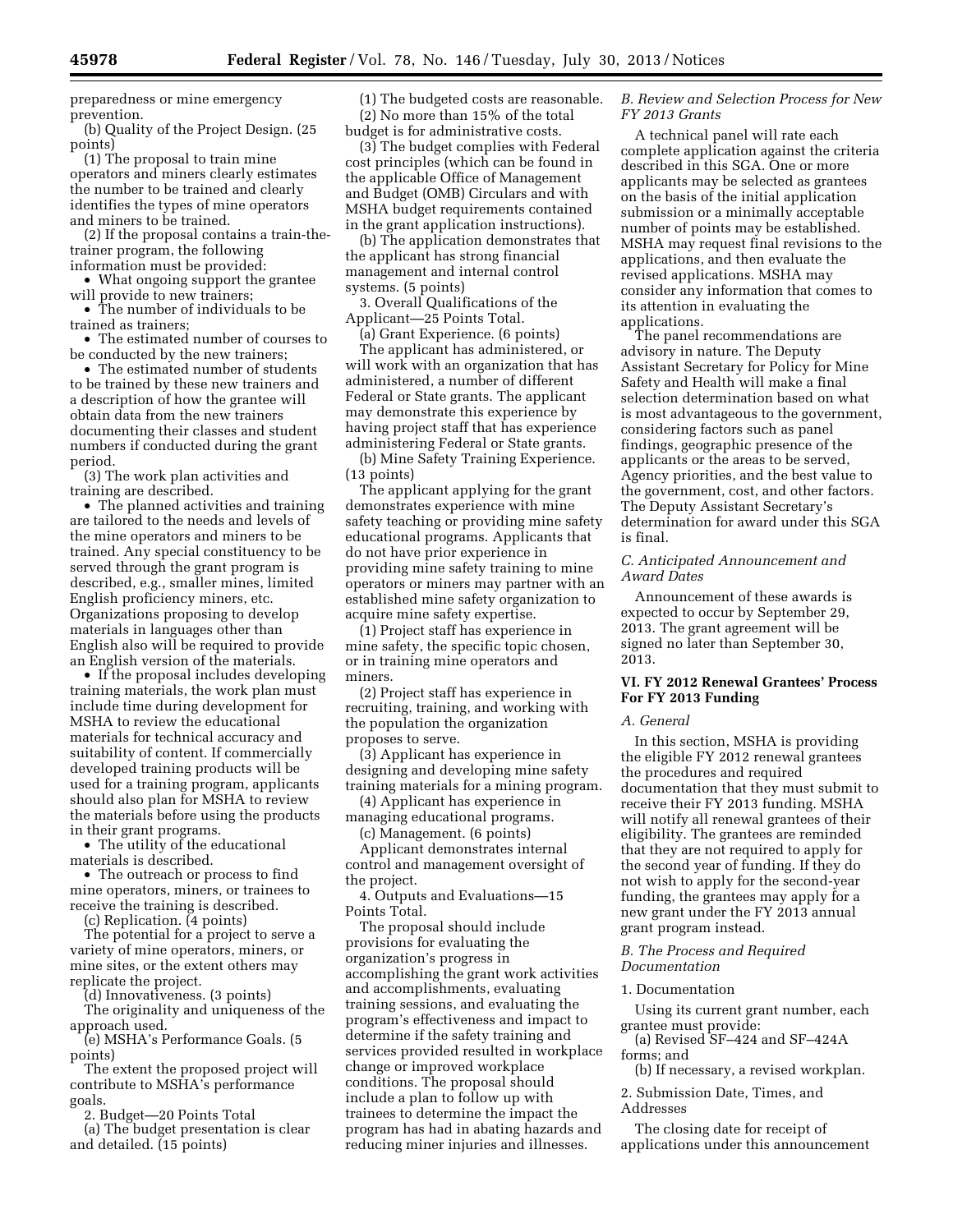is August 31, 2013 (no later than 11:59 p.m. EDST). The renewal grantee must submit its application for FY 2013 funding electronically through the Grants.gov Web site.

### *C. Award Information*

Announcement of these awards is expected to occur by September 29, 2013. The amendment to the FY 2012 grant agreement will be signed no later than September 30, 2013.

### **VII. Award Administration Information**

### *A. Award Process*

Before September 29, 2013, organizations selected as potential grant recipients will be notified by a representative of the Deputy Assistant Secretary, usually the Grant Officer or her staff. An applicant whose proposal is not selected will be notified in writing. The fact that an organization has been selected as a potential grant recipient does not necessarily constitute approval of the grant application as submitted (revisions may be required).

Before the actual grant award and the announcement of the award, MSHA may enter into negotiations with the potential grant recipient concerning such matters as program components, staffing and funding levels, and administrative systems. If the negotiations do not result in an acceptable submittal, the Deputy Assistant Secretary reserves the right to terminate the negotiations and decline to fund the proposal.

## *B. Administrative and National Policy Requirements*

All grantees will be subject to applicable Federal laws and regulations (including provisions of appropriations law) and applicable OMB Circulars. The grants awarded under this competitive grant program will be subject to the following administrative standards and provisions, if applicable:

• 2 CFR Part 25, Universal Identifier and Central Contractor Registration.

• 2 CFR Part 170, Reporting

Subawards and Executive

Compensation Information. • 2 CFR Part 175, Award Term for

Trafficking in Persons.

• 2 CFR Part 220, Cost Principles for Educational Institutions. (OMB Circular A–21).

• 2 CFR Part 225, Cost Principles for State, Local, and Indian Tribal Governments (OMB Circular A–87).

• 2 CFR Part 230, Cost Principles for Non-profit Organizations (OMB Circular A–122).

• 29 CFR Part 2, Subpart D, Equal Treatment in Department of Labor

programs for Religious Organizations, Protection of Religious Liberty of Department of Labor Social Service Providers and Beneficiaries.

• 29 CFR Part 31, Nondiscrimination in federally assisted programs of the Department of Labor—Effectuation of Title VI of the Civil Rights Act of 1964.

• 29 CFR Part 32, Nondiscrimination on the basis of handicap in programs or activities receiving federal financial assistance.

• 29 CFR Part 33, Enforcement of non-discrimination on the basis of handicap in programs or activities conducted by the Department of Labor.

• 29 CFR Part 35, Nondiscrimination on the basis of age in programs or activities receiving federal financial assistance from the Department of Labor.

• 29 CFR Part 36, Nondiscrimination on the basis of sex in education programs or activities receiving federal financial assistance.

• 29 CFR Part 93, New Restrictions on lobbying.

• 29 CFR Part 94, Governmentwide requirements for drug-free workplace (financial assistance).

• 29 CFR Part 95, Grants and agreements with institutions of higher education, hospitals, and other nonprofit organizations, and with commercial organizations, foreign governments, organizations under the jurisdiction of foreign governments, and international organizations.

• 29 CFR Part 96, Audit requirements for grants, contracts, and other agreements.

• 29 CFR Part 97, Uniform administrative requirements for grants and cooperative agreements to state and local governments.

• 29 CFR Part 98, Governmentwide debarment and suspension (nonprocurement).

• 29 CFR Part 99, Audits of states, local governments, and non-profit organizations.

• Federal Acquisition Regulation (FAR) Subpart 31.2, Contracts cost principles and procedures (Codified at 48 CFR Part 31.2).

Administrative costs for these grants may not exceed 15%. Unless specifically approved, MSHA's acceptance of a proposal or MSHA's award of Federal funds to sponsor any program does not constitute a waiver of any grant requirement or procedure. For example, if an application identifies a specific sub-contractor to provide certain services, the MSHA award does not provide a basis to sole-source the procurement (to avoid competition).

#### *C. Special Program Requirements*

1. MSHA Review of Educational Materials

MSHA will review all granteeproduced educational and training materials for technical accuracy and suitability of content during development and before final publication. MSHA also will review training curricula and purchased training materials for technical accuracy and suitability of content before the materials are used. Grantees developing training materials must follow all copyright laws and provide written certification that their materials are free from copyright infringement.

When grantees produce training materials, they must provide copies of completed materials to MSHA before the end of the grant period. Completed materials should be submitted to MSHA in hard copy and in digital format (CD– ROM/DVD) for publication on the MSHA Web site. Two copies of the materials must be provided to MSHA. Acceptable formats for training materials include Microsoft XP Word, PDF, PowerPoint, and any other format agreed upon by MSHA.

### 2. License

As listed in 29 CFR 95.36, the Department of Labor reserves a royaltyfree, nonexclusive, and irrevocable right to reproduce, publish, or otherwise use for Federal purposes any work produced under a grant, and to authorize others to do so. Grantees must agree to provide the Department of Labor a paid-up, nonexclusive, and irrevocable license to reproduce, publish, or otherwise use for Federal purposes all products developed, or for which ownership was purchased, under an award. Such products include, but are not limited to, curricula, training models, technical assistance products, and any related materials. Such uses include, but are not limited to, the right to modify and distribute such products worldwide by any means, electronic, or otherwise. Title 29 CFR 97.34 provides DOL and MSHA with similar rights for any work produced or purchased under the grant.

### 3. Acknowledgement on Printed Materials

All approved grant-funded materials developed by a grantee shall contain the following disclaimer: ''This material was produced under grant number XXXXX from the Mine Safety and Health Administration, U.S. Department of Labor. It does not necessarily reflect the views or policies of the U.S. Department of Labor, nor does mention of trade names, commercial products, or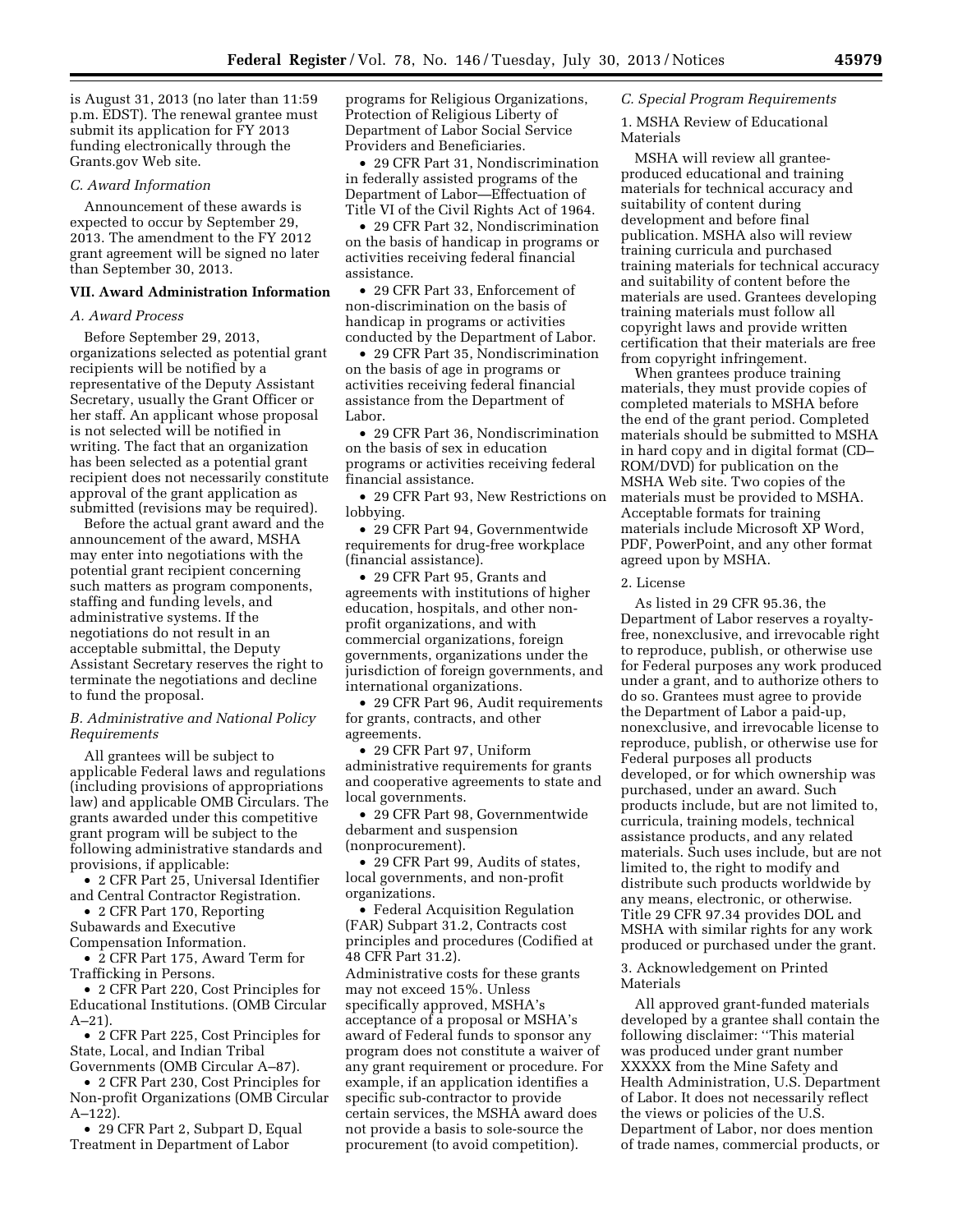organizations imply endorsement by the U.S. Government.''

When issuing statements, press releases, request for proposals, bid solicitations, and other documents describing projects or programs funded in whole or in part with Federal money, all grantees receiving Federal funds must clearly state:

(a) The percentage of the total costs of the program or project that will be financed with Federal money;

(b) The dollar amount of Federal financial assistance for the project or program; and

(c) The percentage and dollar amount of the total costs of the project or program that will be financed by nongovernmental sources.

4. Use of U.S. Department of Labor (USDOL) and MSHA Logos

The USDOL or the MSHA logo may be applied to the grant-funded material including posters, videos, pamphlets, research documents, national survey results, impact evaluations, best practice reports, and other publications. The grantees must consult with MSHA on whether the logo may be used on any such items prior to final draft or final preparation for distribution. In no event shall the USDOL or the MSHA logo be placed on any item until MSHA has given the grantee written permission to use either logo on the item.

## 5. Reporting

Grantees are required by Departmental regulations to submit financial and project reports, as described below, each quarter (grant quarters match calendar quarters, i.e., January to March, April to June).

(a) Financial Reports

All financial reports are due no later than 30 days after the end of the quarter and shall be submitted to MSHA electronically. Grantees will be contacted with instructions on how to submit reports.

(b) Technical Project Reports

After signing the agreement, the grantee shall submit technical project reports to MSHA no later than 30 days after the end of each quarter. Technical project reports provide both quantitative and qualitative information and a narrative assessment of performance for the preceding three-month period. See 29 CFR 95.51 and 29 CFR 97.40. This should include the current grant progress against the overall grant goals as provided in Part IV.B.3.

Between reporting dates, the grantee shall immediately inform MSHA of significant developments or problems affecting the organization's ability to

accomplish the work. See 29 CFR 95.51(f) and 29 CFR 97.40(d).

(c) Final Reports

At the end of each 12-month performance period, each grantee must provide a final financial report, a summary of its technical project reports, and an evaluation report. These final reports are due no later than 90 days after the end of the 12-month performance period.

### *H. Freedom of Information*

Any information submitted in response to this SGA will be subject to the provisions of the Freedom of Information Act, as appropriate.

#### *I. Transparency in the Grant Process*

DOL is committed to conducting a transparent grant award process and publicizing information about program outcomes. Posting awardees' grant applications on public Web sites is a means of promoting and sharing innovative ideas. Under this SGA, DOL will publish the awardees' Executive Summaries, selected information from their SF–424s, and a version of awardees' Technical Proposals on the Department's Web site or similar location. None of the Attachments to the Technical Proposal provided with the applications will be published. The Technical Proposals and Executive Summaries will not be published until after the grants are awarded. In addition, information about grant progress and results may also be made publicly available.

DOL recognizes that grant applications sometimes contain information that an applicant may consider proprietary or business confidential information, or may contain personally identifiable information. Proprietary or business confidential information is information that is not usually disclosed outside your organization and disclosing this information is likely to cause you substantial competitive harm.

Personally identifiable information is any information that can be used to distinguish or trace an individual's identity, such as name, social security number, date and place of birth, mother's maiden name, or biometric records; and any other information that is linked or linkable to an individual, such as medical, educational, financial, and employment information.1

Executive Summaries will be published in the form originally

submitted, without any redactions. Applicants should not include any proprietary or confidential business information or personally identifiable information in this summary. In the event that an applicant submits proprietary or confidential business information or personally identifiable information in the summary, DOL is not liable for the posting of this information contained in the Executive Summary. The submission of the grant application constitutes a waiver of the applicant's objection to the posting of any proprietary or confidential business information contained in the Executive Summary. Additionally, the applicant is responsible for obtaining all authorizations from relevant parties for publishing all personally identifiable information contained within the Executive Summary. In the event the Executive Summary contains proprietary or confidential business or personally identifiable information, the applicant is presumed to have obtained all necessary authorizations to provide this information and may be liable for any improper release of this information.

By submission of this grant application, the applicant agrees to indemnify and hold harmless the United States, the U.S. Department of Labor, its officers, employees, and agents against any liability or for any loss or damages arising from this application. By such submission of this grant application, the applicant further acknowledges having the authority to execute this release of liability.

In order to ensure that proprietary or confidential business information or personally identifiable information is properly protected from disclosure when DOL posts the selected Technical Proposals, applicants whose Technical Proposals will be posted will be asked to submit a second redacted version of their Technical Proposal, with any proprietary or confidential business information and personally identifiable information redacted. All non-public information about the applicant's staff or other individuals should be removed as well.

The Department will contact the applicants whose Technical Proposals will be published by letter or email, and provide further directions about how and when to submit the redacted version of the Technical Proposal.

Submission of a redacted version of the Technical Proposal will constitute permission by the applicant for DOL to make the redacted version publicly available. We will also assume that the applicant has obtained the agreement to the redacted version of the applicant's

<sup>1</sup>OMB Memorandum 07–16 and 06–19. GAO Report 08–536, *Privacy: Alternatives Exist for Enhancing Protection of Personally Identifiable Information,* May 2008, *[http://www.gao.gov/assets/](http://www.gao.gov/assets/280/275558.pdf)  [280/275558.pdf.](http://www.gao.gov/assets/280/275558.pdf)*